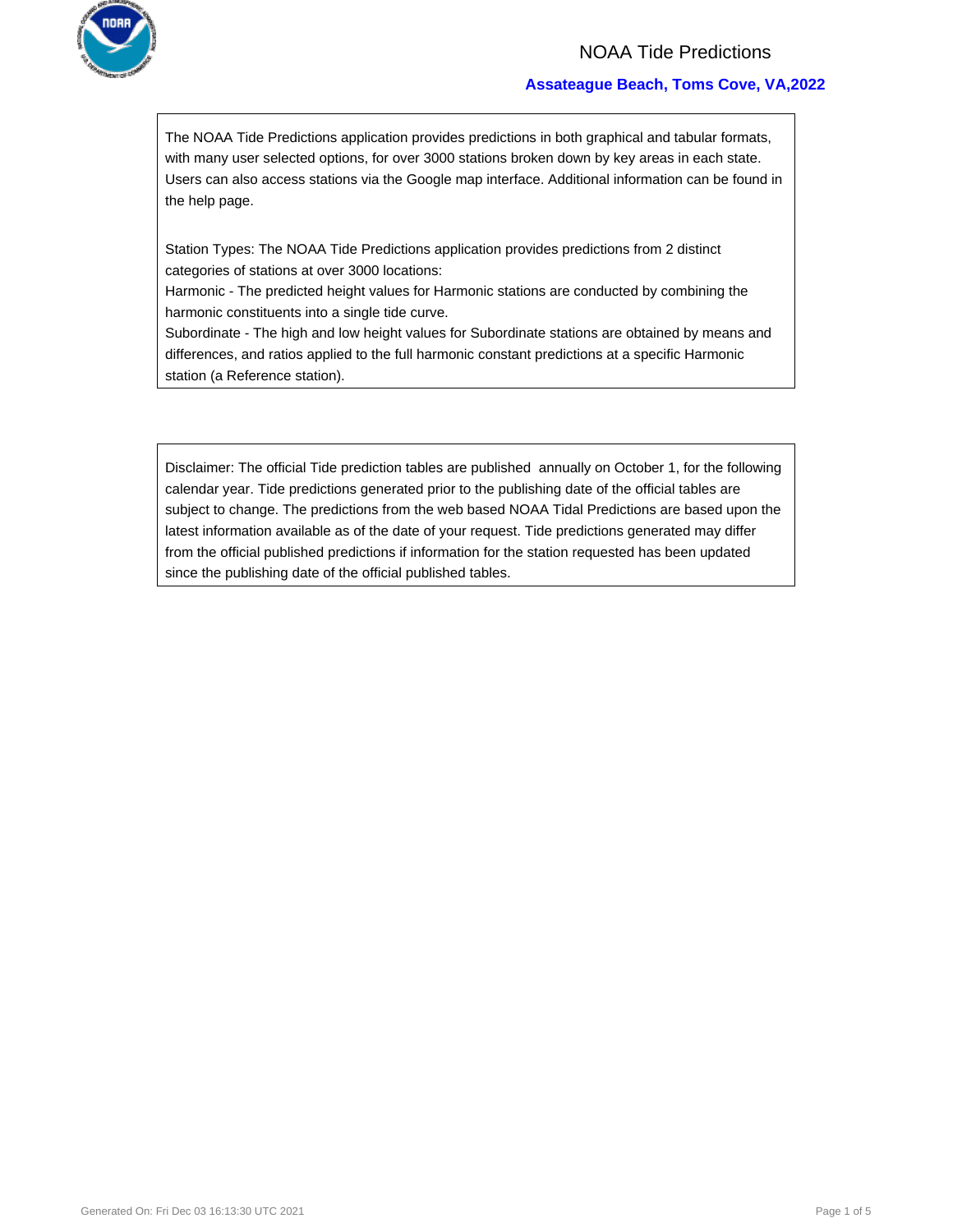

StationId: 8630413 **NOAA Tide Predictions**  Source: NOAA/NOS/CO-OPS Station Type: Subordinate

# Time Zone: LST\_LDT **Assateague Beach, Toms Cove, VA,2022**  Datum: MLLW **( 37 51.9N / 75 22.1W )**

**Times and Heights of High and Low Waters** 

|                |                                                                      | January                                              | February            |                                                                        |                             |                                |                |                                                                           |    |                                  |    | <b>March</b>                                                          |              |                          |                              |                |                                                                             |                   |                                  |                  |                                                                      |                                |                                      |
|----------------|----------------------------------------------------------------------|------------------------------------------------------|---------------------|------------------------------------------------------------------------|-----------------------------|--------------------------------|----------------|---------------------------------------------------------------------------|----|----------------------------------|----|-----------------------------------------------------------------------|--------------|--------------------------|------------------------------|----------------|-----------------------------------------------------------------------------|-------------------|----------------------------------|------------------|----------------------------------------------------------------------|--------------------------------|--------------------------------------|
|                | Time                                                                 | Height                                               |                     | Time                                                                   |                             | Height                         |                | Time                                                                      |    | Height                           |    | Time                                                                  |              |                          | Height                       |                | Time                                                                        |                   | Height                           |                  | Time                                                                 |                                | Height                               |
|                | h m<br>12:07 AM -0.8<br>06:24 AM<br>Sa 01:11 PM -0.6<br>06:42 PM     | ft<br>cm<br>$-24$<br>149<br>4.9<br>-18<br>3.3<br>101 |                     | h m<br>16 12:39 AM -0.1<br>06:56 AM<br>Su 01:39 PM<br>07:05 PM         | ft<br>3.9<br>0.3<br>2.8     | cm<br>-3<br>119<br>9<br>85     | 1<br>$\bullet$ | h m<br>01:44 AM -1.2<br>07:59 AM 4.7<br>Tu 02:40 PM -0.8<br>08:15 PM 3.4  | ft | cm<br>-37<br>143<br>$-24$<br>104 |    | h m<br>16 01:40 AM -0.3<br>07:53 AM<br>W 02:24 PM<br>$\circ$ 08:04 PM |              | ft<br>4.2<br>0.0<br>3.3  | cm<br>-9<br>128<br>0<br>101  | 1              | h m<br>12:40 AM -0.8<br>06:54 AM<br>Tu 01:33 PM -0.5<br>07:08 PM            | ft<br>-4.5<br>3.5 | cm<br>-24<br>137<br>$-15$<br>107 |                  | h m<br>16 01:31 AM<br>07:41 AM<br>W 02:11 PM<br>07:53 PM             | ft<br>0.0<br>4.1<br>0.2<br>3.6 | cm<br>$\mathbf 0$<br>125<br>6<br>110 |
| 2<br>$\bullet$ | $01:02$ AM $-1.1$<br>07:18 AM<br>Su 02:05 PM -0.7<br>07:36 PM        | -34<br>152<br>5.0<br>$-21$<br>3.3<br>101             |                     | 1701:21 AM -0.2<br>07:38 AM<br>M 02:16 PM 0.2<br>$\circ$ 07:47 PM 2.9  | 4.1                         | -6<br>125<br>6<br>88           | 2              | 02:36 AM -1.3<br>08:49 AM 4.6<br>W 03:26 PM -0.8<br>09:05 PM 3.5          |    | -40<br>140<br>$-24$<br>107       |    | 1702:21 AM -0.5<br>Th 03:01 PM<br>08:45 PM                            | 08:32 AM 4.2 | $-0.1$<br>3.5            | $-15$<br>128<br>-3<br>107    | 2<br>$\bullet$ | $01:33$ AM $-1.0$<br>07:42 AM 4.4<br>W 02:16 PM -0.6<br>07:57 PM 3.7        |                   | -30<br>134<br>$-18$<br>113       |                  | 1702:16 AM -0.3<br>08:22 AM<br>Th 02:49 PM<br>08:36 PM               | 4.2<br>0.0<br>3.9              | -9<br>128<br>0<br>119                |
| 3              | $01:55$ AM $-1.2$<br>08:13 AM 5.1<br>M 02:57 PM -0.8<br>08:30 PM     | -37<br>155<br>$-24$<br>104<br>3.4                    |                     | <b>18</b> 02:01 AM -0.3<br>08:19 AM 4.2<br>Tu 02:53 PM 0.1<br>08:29 PM | 3.0                         | -9<br>128<br>3<br>91           | 3              | 03:27 AM -1.1<br>09:36 AM 4.4<br>Th 04:11 PM -0.7<br>09:54 PM 3.5         |    | -34<br>134<br>$-21$<br>107       |    | 18 03:03 AM -0.5<br>03:38 PM<br>09:26 PM                              | 09:11 AM     | 4.2<br>$-0.2$<br>3.7     | $-15$<br>128<br>-6<br>113    |                | 02:23 AM -1.0<br>08:28 AM 4.3<br>Th 02:58 PM -0.6<br>08:43 PM               | 3.8               | -30<br>131<br>$-18$<br>116       | O                | 18 03:00 AM -0.5<br>09:03 AM 4.2<br>03:26 PM -0.2<br>09:18 PM 4.1    |                                | $-15$<br>128<br>-6<br>125            |
| 4              | 02:48 AM -1.2<br>09:06 AM 4.9<br>Tu 03:48 PM -0.7<br>09:24 PM        | -37<br>149<br>$-21$<br>3.4<br>104                    |                     | 1902:41 AM -0.3<br>08:58 AM 4.2<br>W 03:31 PM 0.1<br>09:10 PM          | 3.1                         | -9<br>128<br>3<br>94           | 4<br>F         | 04:17 AM -0.9<br>10:21 AM 4.1<br>04:55 PM -0.6<br>10:41 PM 3.5            |    | -27<br>125<br>$-18$<br>107       |    | 1903:47 AM -0.4<br>Sa 04:17 PM<br>10:09 PM                            | 09:51 AM     | 4.1<br>$-0.2$<br>3.8     | $-12$<br>125<br>-6<br>116    | 4<br>F         | 03:10 AM -0.9<br>09:10 AM 4.1<br>03:37 PM -0.6<br>09:27 PM                  | 3.9               | -27<br>125<br>-18<br>119         |                  | 19 03:45 AM -0.6<br>09:44 AM 4.2<br>Sa 04:05 PM -0.3<br>10:01 PM 4.3 |                                | $-18$<br>128<br>-9<br>131            |
| 5              | 03:42 AM -1.1<br>09:57 AM 4.7<br>W 04:39 PM -0.6<br>10:17 PM         | -34<br>143<br>$-18$<br>3.3<br>101                    |                     | $2003:22$ AM $-0.3$<br>09:37 AM 4.2<br>Th 04:10 PM 0.1<br>09:51 PM     | 3.1                         | -9<br>128<br>3<br>94           | 5              | 05:08 AM -0.5<br>11:05 AM 3.7<br>Sa 05:39 PM -0.3<br>11:29 PM 3.5         |    | -15<br>113<br>-9<br>107          |    | 2004:34 AM -0.3<br>10:31 AM<br>Su 04:58 PM<br>10:53 PM                |              | 3.9<br>$-0.2$<br>3.9     | -9<br>119<br>-6<br>119       | 5              | 03:56 AM -0.7<br>09:52 AM 3.9<br>Sa 04:16 PM -0.4<br>10:10 PM               | 3.9               | $-21$<br>119<br>$-12$<br>119     |                  | 2004:30 AM -0.6<br>10:26 AM 4.0<br>Su 04:45 PM -0.3<br>10:45 PM 4.5  |                                | $-18$<br>122<br>-9<br>137            |
| 6              | 04:36 AM -0.8<br>10:47 AM 4.4<br>Th 05:30 PM -0.5<br>11:09 PM        | $-24$<br>134<br>$-15$<br>3.3<br>101                  | F                   | <b>21</b> 04:04 AM -0.2<br>10:16 AM 4.1<br>04:49 PM<br>10:33 PM        | 0.0<br>3.2                  | -6<br>125<br>0<br>98           | 6              | 06:01 AM -0.2<br>11:49 AM 3.3<br>Su 06:23 PM -0.1                         |    | -6<br>101<br>-3                  |    | 21 05:25 AM -0.2<br>11:15 AM<br>M 05:42 PM<br>11:42 PM                |              | 3.6<br>$-0.1$<br>3.9     | -6<br>110<br>-3<br>119       | 6              | 04:42 AM -0.4<br>10:33 AM 3.5<br>Su 04:56 PM -0.2<br>10:53 PM               | 3.8               | -12<br>107<br>-6<br>116          |                  | 21 05:19 AM -0.4<br>11:09 AM<br>M 05:28 PM -0.3<br>11:32 PM 4.5      | 3.8                            | $-12$<br>116<br>-9<br>137            |
| F              | 05:32 AM -0.5<br>11:37 AM 4.0<br>06:21 PM -0.3                       | -15<br>122                                           | -9                  | $22$ 04:50 AM -0.1<br>10:56 AM 3.9<br>Sa 05:31 PM<br>11:18 PM          | 0.0<br>3.3                  | $-3$<br>119<br>$\Omega$<br>101 |                | 12:17 AM 3.4<br>06:55 AM 0.2<br>M 12:36 PM 2.9<br>07:08 PM 0.1            |    | 104<br>6<br>88<br>3              |    | 22 06:21 AM 0.0<br>12:02 PM<br>Tu 06:31 PM -0.1                       |              | 3.3                      | 0<br>101<br>-3               |                | 05:29 AM 0.0<br>11:14 AM 3.2<br>M 05:37 PM<br>11:37 PM                      | 0.1<br>3.6        | 0<br>98<br>3<br>110              |                  | $22$ 06:11 AM $\,$ -0.2 $\,$<br>11:55 AM 3.5<br>Tu 06:16 PM -0.2     |                                | -6<br>107<br>-6                      |
| 8              | 12:03 AM 3.2<br>06:31 AM -0.1<br>Sa 12:27 PM<br>07:10 PM             | 3.6<br>110<br>$-0.1$                                 | 98<br>-3<br>-3      | 23 05:41 AM 0.1<br>11:39 AM 3.7<br>Su 06:15 PM 0.0                     |                             | 3<br>113<br>$\Omega$           | 8<br>$\bullet$ | 01:09 AM 3.3<br>07:51 AM 0.5<br>Tu 01:26 PM 2.6<br>07:55 PM 0.3           |    | 101<br>15<br>79<br>9             |    | $23$ 12:36 AM<br>07:21 AM<br>W 12:57 PM<br>$0.07:26 \text{ PM}$       |              | 3.9<br>0.2<br>3.0<br>0.0 | 119<br>6<br>91<br>0          |                | 06:19 AM 0.3<br>11:57 AM 2.9<br>Tu 06:20 PM 0.4                             |                   | 9<br>88<br>12                    |                  | 23 12:22 AM 4.4<br>07:08 AM<br>W 12:45 PM<br>07:09 PM                | 0.0<br>3.2<br>0.0              | 134<br>$\mathbf 0$<br>98<br>0        |
| 9              | 01:00 AM 3.2<br>07:31 AM<br>Su 01:19 PM<br>$O$ 07:58 PM              | 0.2<br>3.2<br>0.0                                    | 98<br>6<br>98<br>0  | <b>24</b> 12:07 AM<br>06:37 AM 0.2<br>M 12:26 PM<br>07:02 PM           | 3.4<br>3.4<br>0.0           | 104<br>6<br>104<br>0           | 19             | 02:06 AM 3.2<br>08:50 AM 0.7<br>W 02:22 PM 2.4<br>08:45 PM 0.4            |    | 98<br>21<br>73<br>12             |    | <b>24</b> 01:39 AM<br>08:27 AM<br>Th 02:01 PM<br>08:27 PM 0.0         |              | 3.9<br>0.3<br>2.8        | 119<br>9<br>85<br>0          | 9              | 12:25 AM 3.5<br>07:11 AM 0.6<br>W 12:45 PM<br>07:08 PM                      | 2.6<br>0.6        | 107<br>18<br>79<br>18            |                  | 24 01:19 AM<br>08:10 AM<br>Th 01:43 PM<br>08:08 PM                   | 4.3<br>0.2<br>3.0<br>0.1       | 131<br>6<br>91<br>3                  |
|                | <b>10</b> 01:58 AM 3.2<br>08:32 AM 0.4<br>M 02:13 PM<br>08:46 PM 0.2 | -2.8                                                 | 98<br>12<br>85<br>6 | 2501:01 AM<br>07:38 AM<br>Tu 01:20 PM<br>$0$ 07:54 PM                  | 3.6<br>0.2<br>3.2<br>$-0.1$ | 110<br>6<br>98<br>-3           |                | <b>10</b> 03:06 AM 3.2<br>09:51 AM 0.8<br>Th 03:21 PM 2.4<br>09:38 PM 0.5 |    | 98<br>24<br>73<br>15             | F. | $25$ 02:48 AM 4.0<br>09:36 AM 0.3<br>03:10 PM<br>09:32 PM -0.1        |              | 2.7                      | 122<br>9<br>82<br>-3         |                | <b>10</b> 01:19 AM 3.3<br>08:06 AM 0.9<br>Th 01:39 PM<br>$\bullet$ 08:00 PM | 2.5<br>0.7        | 101<br>27<br>76<br>21            | F<br>$\mathbf 0$ | 25 02:23 AM 4.1<br>09:16 AM 0.4<br>02:49 PM<br>09:13 PM              | 2.8<br>0.2                     | 125<br>12<br>85<br>6                 |
|                | 11 02:58 AM 3.2<br>09:34 AM 0.6<br>Tu 03:09 PM<br>09:33 PM 0.2       | -2.6                                                 | 98<br>18<br>79<br>6 | 26 02:02 AM 3.7<br>08:42 AM 0.3<br>W 02:22 PM<br>08:50 PM -0.2         | 3.0                         | 113<br>9<br>91<br>-6           | F              | 11 04:05 AM 3.3<br>10:52 AM 0.8<br>04:17 PM 2.4<br>10:33 PM 0.4           |    | 101<br>24<br>73<br>12            |    | $26$ 03:57 AM 4.1<br>10:45 AM 0.2<br>Sa 04:18 PM<br>10:38 PM -0.3     |              | -2.8                     | 125<br>6<br>85<br>-9         | F              | 11 02:20 AM 3.3<br>09:05 AM 1.0<br>02:40 PM 2.4<br>08:57 PM 0.8             |                   | 101<br>30<br>73<br>24            |                  | $26$ 03:34 AM 4.0<br>10:25 AM 0.4<br>Sa 04:01 PM 2.8<br>10:22 PM 0.1 |                                | 122<br>12<br>85<br>3                 |
|                | 1203:53 AM 3.3<br>10:35 AM<br>W 04:03 PM 2.5<br>10:21 PM 0.2         | 101<br>0.6                                           | 18<br>76<br>6       | 27 03:07 AM<br>09:49 AM 0.2<br>Th 03:26 PM 2.9<br>09:49 PM -0.3        | 3.9                         | 119<br>6<br>88<br>-9           |                | 1204:59 AM 3.5<br>11:46 AM 0.7<br>Sa 05:09 PM 2.6<br>11:25 PM 0.2         |    | 107<br>21<br>79<br>6             |    | 27 05:02 AM 4.2<br>11:49 AM<br>Su 05:20 PM 3.0<br>11:42 PM -0.6       |              | 0.0                      | 128<br>$\Omega$<br>91<br>-18 |                | 1203:24 AM 3.3<br>10:06 AM<br>Sa 03:41 PM 2.5<br>09:56 PM 0.7               | 1.0               | 101<br>30<br>76<br>21            |                  | 27 04:46 AM 4.0<br>11:32 AM 0.3<br>Su 05:11 PM 3.0<br>11:30 PM 0.0   |                                | 122<br>9<br>91<br>0                  |
|                | 1304:43 AM 3.5<br>11:31 AM 0.6<br>Th 04:53 PM 2.5<br>11:09 PM 0.2    | 107                                                  | 18<br>F.<br>76<br>6 | 28 04:11 AM 4.2<br>10:57 AM 0.0<br>04:30 PM 2.9<br>10:51 PM -0.5       |                             | 128<br>0<br>88<br>-15          |                | 1305:47 AM 3.7<br>12:31 PM 0.6<br>Su 05:55 PM 2.7                         |    | 113<br>18<br>82                  |    | 28 06:01 AM 4.4<br>12:44 PM -0.3<br>M 06:16 PM 3.3                    |              |                          | 134<br>-9<br>101             |                | 1305:23 AM 3.5<br>12:02 PM 0.9<br>Su 05:36 PM 2.7<br>11:52 PM 0.5           |                   | 107<br>27<br>82<br>15            |                  | 28 05:50 AM 4.1<br>12:32 PM 0.1<br>M 06:11 PM 3.3                    |                                | 125<br>3<br>101                      |
| F              | 14 05:30 AM 3.6<br>12:19 PM 0.5<br>05:39 PM 2.6<br>11:55 PM 0.1      | 110                                                  | 15<br>79<br>3       | 29 05:13 AM 4.4<br>12:01 PM -0.2<br>Sa 05:30 PM 3.0<br>11:52 PM -0.8   |                             | 134<br>$-6$<br>91<br>-24       |                | 14 12:13 AM 0.0<br>06:31 AM 3.9<br>M 01:10 PM 0.4<br>06:39 PM 2.9         |    | 0<br>119<br>12<br>88             |    |                                                                       |              |                          |                              |                | <b>14</b> 06:14 AM 3.7<br>12:50 PM 0.7<br>M 06:25 PM 3.0                    |                   | 113<br>21<br>91                  |                  | 29 12:34 AM -0.3<br>06:46 AM 4.1<br>Tu 01:23 PM -0.1<br>07:04 PM 3.5 |                                | -9<br>125<br>$-3$<br>107             |
|                | 1506:13 AM 3.8<br>01:01 PM 0.4<br>Sa 06:23 PM 2.7                    | 116                                                  | 12<br>82            | 30 06:11 AM 4.6<br>12:59 PM -0.5<br>Su 06:28 PM 3.1                    |                             | 140<br>$-15$<br>94             |                | 15 12:58 AM -0.2<br>07:13 AM 4.0<br>Tu 01:48 PM 0.2<br>07:22 PM 3.1       |    | -6<br>122<br>6<br>94             |    |                                                                       |              |                          |                              |                | 15 12:44 AM 0.2<br>06:59 AM 3.9<br>Tu 01:32 PM 0.5<br>07:10 PM 3.3          |                   | 6<br>119<br>15<br>101            |                  | 3001:31 AM -0.5<br>07:35 AM 4.1<br>W 02:07 PM -0.3<br>07:51 PM 3.8   |                                | $-15$<br>125<br>-9<br>116            |
|                |                                                                      |                                                      |                     | 31 12:50 AM -1.1<br>07:07 AM 4.7<br>M 01:51 PM -0.7<br>07:22 PM 3.3    |                             | -34<br>143<br>-21<br>101       |                |                                                                           |    |                                  |    |                                                                       |              |                          |                              |                |                                                                             |                   |                                  |                  | 31 02:22 AM -0.6<br>08:19 AM 4.1<br>Th 02:47 PM -0.4<br>08:36 PM 4.0 |                                | -18<br>125<br>-12<br>122             |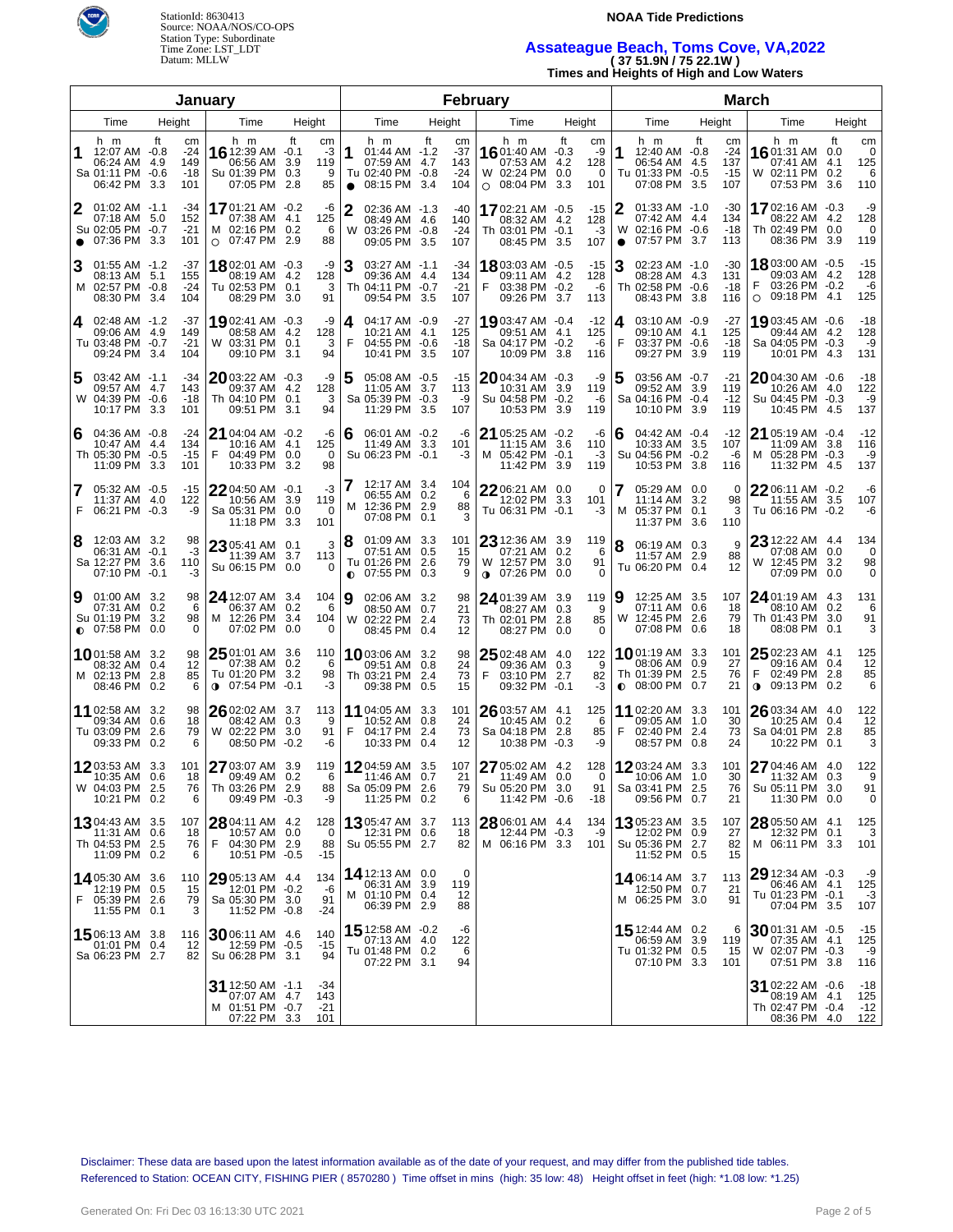



## Assateague Beach, Toms Cove, VA,2022

| Datum: MLLW | (3751.9N/7522.1W)                        |
|-------------|------------------------------------------|
|             | Times and Heights of High and Low Waters |

|                |                                                                          |                                        | April                                                                               |                                       |        |                                                                           | May |                                    | June                                                                           |                   |                                    |        |                                                                             |        |                              |                                                                                      |        |                                    |
|----------------|--------------------------------------------------------------------------|----------------------------------------|-------------------------------------------------------------------------------------|---------------------------------------|--------|---------------------------------------------------------------------------|-----|------------------------------------|--------------------------------------------------------------------------------|-------------------|------------------------------------|--------|-----------------------------------------------------------------------------|--------|------------------------------|--------------------------------------------------------------------------------------|--------|------------------------------------|
| Time<br>Height |                                                                          |                                        | Time                                                                                | Height                                |        | Time                                                                      |     | Height                             | Time                                                                           | Height            |                                    |        | Time                                                                        | Height |                              | Time                                                                                 | Height |                                    |
| $\bullet$      | h m<br>03:08 AM -0.6<br>09:01 AM 4.0<br>03:25 PM -0.4<br>09:18 PM 4.2    | ft<br>cm<br>-18<br>122<br>$-12$<br>128 | h m<br>16 02:39 AM -0.4<br>08:31 AM 4.1<br>Sa 02:51 PM -0.3<br>$\circ$ 08:51 PM 4.7 | ft<br>cm<br>$-12$<br>125<br>-9<br>143 | 1      | h m<br>03:32 AM -0.2<br>09:12 AM 3.4<br>Su 03:26 PM 0.0<br>09:30 PM 4.4   | ft  | cm<br>-6<br>104<br>$\Omega$<br>134 | h m<br>16 03:08 AM -0.5<br>08:50 AM<br>M 03:05 PM -0.5<br>$\circ$ 09:16 PM 5.3 | ft<br>3.8         | cm<br>$-15$<br>116<br>$-15$<br>162 | 1      | h m<br>04:29 AM 0.3<br>10:06 AM 3.1<br>W 04:12 PM 0.3<br>10:28 PM 4.3       | ft     | cm<br>9<br>94<br>9<br>131    | h m<br><b>16</b> 04:39 AM $-0.5$<br>10:16 AM 3.6<br>Th 04:30 PM -0.7<br>10:47 PM 5.2 | ft     | cm<br>$-15$<br>110<br>$-21$<br>158 |
| 2              | 03:52 AM -0.6<br>09:42 AM<br>Sa 04:01 PM -0.3<br>09:59 PM 4.2            | -18<br>3.8<br>116<br>-9<br>128         | 1703:26 AM -0.6<br>09:16 AM 4.1<br>Su 03:33 PM -0.4<br>09:37 PM 4.9                 | -18<br>125<br>$-12$<br>149            | 2      | $04:12$ AM $-0.1$<br>09:52 AM 3.3<br>M 04:02 PM 0.1<br>10:10 PM 4.4       |     | -3<br>101<br>3<br>134              | 17 04:00 AM -0.6<br>09:41 AM<br>Tu 03:54 PM -0.6<br>10:07 PM 5.3               | 3.7               | -18<br>113<br>-18<br>162           | 2      | 05:09 AM 0.5<br>10:47 AM 3.0<br>Th 04:53 PM 0.5<br>11:09 PM 4.2             |        | 15<br>91<br>15<br>128        | 1705:33 AM -0.4<br>11:11 AM 3.5<br>F<br>05:27 PM -0.5<br>11:41 PM 4.9                |        | $-12$<br>107<br>$-15$<br>149       |
| 3              | 04:34 AM -0.4<br>10:22 AM<br>Su 04:38 PM -0.1<br>10:39 PM 4.2            | $-12$<br>3.6<br>110<br>-3<br>128       | 1804:15 AM -0.6<br>10:02 AM 3.9<br>M 04:17 PM -0.4<br>10:25 PM 5.0                  | $-18$<br>119<br>$-12$<br>152          | З      | 04:52 AM 0.1<br>10:32 AM 3.2<br>Tu 04:40 PM 0.3<br>10:51 PM 4.2           |     | 3<br>98<br>9<br>128                | $1804:52$ AM $-0.5$<br>10:32 AM<br>W 04:45 PM -0.5<br>11:01 PM 5.2             | 3.6               | $-15$<br>110<br>$-15$<br>158       | 3      | 05:51 AM 0.6<br>11:29 AM 3.0<br>05:36 PM 0.6<br>11:52 PM 4.1                |        | 18<br>91<br>18<br>125        | 18 06:29 AM -0.3<br>12:07 PM 3.5<br>Sa 06:26 PM -0.2                                 |        | -9<br>107<br>-6                    |
| 4              | 05:16 AM -0.1<br>11:01 AM 3.4<br>M 05:15 PM 0.1<br>11:20 PM 4.1          | -3<br>104<br>125                       | 1905:05 AM -0.5<br>10:50 AM 3.7<br>3<br>Tu 05:04 PM -0.3<br>11:15 PM 4.9            | $-15$<br>113<br>-9<br>149             | 4      | 05:33 AM 0.4<br>11:13 AM 3.1<br>W 05:20 PM 0.5<br>11:33 PM 4.1            |     | 12<br>94<br>15<br>125              | 1905:48 AM -0.3<br>11:26 AM<br>Th 05:40 PM -0.3<br>11:56 PM 4.9                | 3.5               | -9<br>107<br>-9<br>149             | 4      | 06:35 AM 0.8<br>12:13 PM 2.9<br>Sa 06:22 PM 0.8                             |        | 24<br>88<br>24               | 19 12:36 AM 4.6<br>07:25 AM -0.1<br>Su 01:06 PM 3.5<br>07:29 PM 0.0                  |        | 140<br>-3<br>107<br>0              |
| 5              | 06:00 AM 0.2<br>11:41 AM<br>Tu 05:55 PM 0.4                              | 3.1<br>94<br>12                        | 6<br>20 06:00 AM -0.3<br>11:39 AM 3.5<br>W 05:56 PM -0.2                            | -9<br>107<br>-6                       | 5      | 06:17 AM 0.6<br>11:55 AM 2.9<br>Th 06:04 PM 0.7                           |     | 18<br>88<br>21                     | 2006:46 AM -0.1<br>12:22 PM 3.3<br>F 06:40 PM -0.1                             |                   | $-3$<br>101<br>-3                  |        | 12:36 AM 3.9<br>07:21 AM 0.8<br>Su 01:00 PM 3.0<br>07:13 PM 0.9             |        | 119<br>24<br>91<br>27        | 2001:32 AM 4.2<br>08:19 AM 0.0<br>M 02:07 PM 3.5<br>08:34 PM 0.3                     |        | 128<br>0<br>107<br>9               |
| 6              | 12:02 AM 3.9<br>06:46 AM 0.5<br>W 12:24 PM<br>06:38 PM                   | 119<br>15<br>2.9<br>88<br>0.6<br>18    | 21 12:08 AM 4.8<br>06:58 AM 0.0<br>Th 12:33 PM 3.2<br>06:53 PM 0.0                  | 146<br>0<br>98<br>$\Omega$            | 6<br>F | 12:18 AM 3.9<br>07:04 AM 0.8<br>12:40 PM 2.8<br>06:52 PM 0.9              |     | 119<br>24<br>85<br>27              | 21 12:53 AM 4.6<br>07:47 AM 0.1<br>Sa 01:23 PM 3.2<br>07:45 PM                 | 0.1               | 140<br>3<br>98<br>3                | 6<br>м | 01:22 AM 3.8<br>08:07 AM 0.9<br>01:51 PM 3.0<br>08:08 PM 1.0                |        | 116<br>27<br>91<br>30        | 21 02:30 AM 3.8<br>09:12 AM 0.1<br>Tu 03:11 PM 3.5<br><b>0</b> 09:39 PM 0.5          |        | 116<br>3<br>107<br>15              |
| 7              | 12:48 AM 3.7<br>07:35 AM 0.8<br>Th 01:10 PM<br>07:27 PM                  | 113<br>24<br>2.7<br>82<br>0.8<br>24    | 22 01:06 AM 4.5<br>08:00 AM 0.2<br>01:33 PM 3.1<br>F<br>07:56 PM 0.2                | 137<br>6<br>94<br>6                   |        | 01:06 AM 3.8<br>07:54 AM 1.0<br>Sa 01:30 PM 2.8<br>07:45 PM 1.0           |     | 116<br>30<br>85<br>30              | $2201:54$ AM 4.3<br>08:47 AM<br>Su 02:29 PM<br>$0.08:51 \text{ PM}$            | 0.2<br>3.2<br>0.3 | 131<br>6<br>98<br>9                | 7      | 02:12 AM 3.7<br>08:53 AM 0.8<br>Tu 02:45 PM 3.2<br>$\bullet$ 09:05 PM 0.9   |        | 113<br>24<br>98<br>27        | $2203:29$ AM $3.4$<br>10:03 AM 0.2<br>W 04:13 PM 3.6<br>10:44 PM 0.6                 |        | 104<br>6<br>110<br>18              |
| 8<br>F         | 01:39 AM 3.5<br>08:28 AM 1.0<br>02:02 PM<br>08:21 PM                     | 107<br>30<br>2.6<br>79<br>0.9<br>27    | $23$ 02:10 AM 4.2<br>09:05 AM 0.4<br>Sa 02:41 PM 3.0<br>$0.09:03$ PM 0.3            | 128<br>12<br>91<br>9                  | 8      | 01:58 AM 3.6<br>08:45 AM 1.1<br>Su 02:25 PM 2.8<br>08:42 PM 1.0           |     | 110<br>34<br>85<br>30              | 23 02:59 AM 4.0<br>09:46 AM 0.2<br>M 03:38 PM 3.3<br>09:59 PM 0.4              |                   | 122<br>6<br>101<br>12              | 8<br>W | 03:05 AM 3.6<br>09:40 AM 0.7<br>03:42 PM 3.5<br>10:04 PM 0.8                |        | 110<br>21<br>107<br>24       | 23 04:27 AM 3.2<br>10:52 AM 0.3<br>Th 05:08 PM 3.8<br>11:47 PM 0.6                   |        | 98<br>9<br>116<br>18               |
| 9              | 02:37 AM 3.4<br>09:23 AM 1.1<br>Sa 03:01 PM<br>$\bullet$ 09:18 PM        | 104<br>34<br>2.6<br>79<br>1.0<br>30    | 24 03:20 AM 4.0<br>10:10 AM 0.4<br>Su 03:53 PM 3.1<br>10:13 PM 0.3                  | 122<br>12<br>94<br>9                  | 9      | 02:55 AM 3.6<br>09:36 AM 1.0<br>M 03:24 PM 3.0<br>$Q$ 09:40 PM 1.0        |     | 110<br>30<br>91<br>30              | 24 04:03 AM 3.7<br>10:41 AM 0.2<br>Tu 04:43 PM 3.5<br>11:06 PM                 | 0.4               | 113<br>6<br>107<br>12              | 9      | 04:00 AM 3.6<br>10:28 AM 0.5<br>Th 04:36 PM 3.9<br>11:05 PM 0.6             |        | 110<br>15<br>119<br>18       | 24 05:20 AM 3.0<br>11:38 AM 0.3<br>05:56 PM 4.0<br>F                                 |        | 91<br>9<br>122                     |
|                | 1003:39 AM 3.4<br>10:20 AM<br>Su 04:03 PM<br>10:18 PM 0.9                | 104<br>1.1<br>34<br>2.7<br>82<br>27    | $2504:29$ AM 3.9<br>11:11 AM 0.3<br>M 05:01 PM 3.3<br>11:21 PM 0.2                  | 119<br>-9<br>101<br>6                 |        | <b>10</b> 03:51 AM 3.6<br>10:26 AM 0.9<br>Tu 04:21 PM 3.2<br>10:39 PM 0.8 |     | 110<br>27<br>98<br>24              | 25 05:03 AM 3.5<br>11:32 AM<br>W 05:38 PM                                      | 0.2<br>3.7        | 107<br>6<br>113                    |        | 1004:55 AM 3.6<br>11:18 AM 0.2<br>F 05:29 PM 4.3                            |        | 110<br>6<br>131              | 25 12:44 AM 0.5<br>06:08 AM 3.0<br>Sa 12:23 PM 0.3<br>06:39 PM 4.1                   |        | 15<br>91<br>9<br>125               |
|                | 11 04:39 AM 3.5<br>11:14 AM<br>M 05:00 PM<br>11:16 PM 0.7                | 107<br>30<br>-1.0<br>3.0<br>91<br>21   | 26 05:31 AM 3.9<br>12:06 PM 0.2<br>Tu 05:59 PM 3.5                                  | 119<br>6<br>107                       |        | <b>11</b> 04:45 AM 3.7<br>11:14 AM 0.7<br>W 05:14 PM 3.6<br>11:36 PM 0.6  |     | 113<br>21<br>110<br>18             | 26 12:09 AM 0.3<br>05:54 AM 3.4<br>Th 12:18 PM 0.2<br>06:24 PM                 | 4.0               | 9<br>104<br>6<br>122               |        | 11 12:05 AM 0.3<br>05:48 AM 3.6<br>Sa 12:08 PM 0.0<br>06:21 PM 4.7          |        | 9<br>110<br>0<br>143         | 26 01:32 AM 0.5<br>06:52 AM 2.9<br>Su 01:07 PM 0.3<br>07:21 PM 4.2                   |        | 15<br>88<br>9<br>128               |
|                | 1205:32 AM 3.7<br>12:03 PM<br>Tu 05:51 PM 3.3                            | 113<br>0.8<br>24<br>101                | 27 12:24 AM 0.1<br>06:24 AM 3.8<br>W 12:54 PM 0.1<br>06:47 PM 3.8                   | 3<br>116<br>3<br>116                  |        | $1205:36$ AM 3.8<br>12:01 PM 0.4<br>Th 06:03 PM 4.0                       |     | 116<br>12<br>122                   | 27 01:04 AM 0.2<br>06:40 AM 3.3<br>F 01:00 PM 0.1<br>07:06 PM 4.2              |                   | 6<br>101<br>3<br>128               |        | 1201:03 AM 0.0<br>06:41 AM 3.6<br>Su 01:00 PM -0.3<br>07:13 PM 5.1          |        | 0<br>110<br>-9  <br>155      | 27 02:14 AM 0.4<br>07:35 AM 3.0<br>M 01:48 PM 0.3<br>08:02 PM 4.3                    |        | 12<br>91<br>9<br>131               |
|                | <b>13</b> 12:11 AM 0.4<br>06:19 AM 3.9<br>W 12:47 PM 0.5<br>06:37 PM 3.7 | 12<br>119<br>15<br>113                 | $28$ 01:19 AM $\,$ -0.1 $\,$<br>07:10 AM 3.7<br>Th 01:35 PM -0.1<br>07:30 PM 4.1    | -3<br>113<br>-3<br>125                | F      | 13 12:32 AM 0.2<br>06:24 AM 3.9<br>12:47 PM 0.1<br>06:50 PM 4.5           |     | 6<br>119<br>3<br>137               | 28 01:52 AM 0.2<br>07:22 AM 3.2<br>Sa 01:39 PM 0.1<br>07:46 PM 4.3             |                   | 6<br>98<br>3<br>131                | м      | <b>13</b> 01:58 AM -0.3<br>07:34 AM 3.6<br>01:52 PM -0.5<br>08:05 PM 5.3    |        | -9<br>110<br>-15<br>162      | 28 02:52 AM 0.4<br>08:17 AM 3.0<br>Tu 02:29 PM 0.3<br>08:43 PM 4.3                   |        | 12<br>91<br>9<br>131               |
|                | 1401:02 AM 0.1<br>07:03 AM 4.0<br>Th 01:29 PM 0.2<br>07:22 PM 4.1        | 122<br>125                             | 29 02:08 AM -0.2<br>3<br>07:52 AM 3.7<br>F<br>02:14 PM -0.1<br>6<br>08:11 PM 4.3    | -6<br>113<br>-3<br>131                |        | 1401:26 AM -0.1<br>07:12 AM 3.9<br>Sa 01:33 PM -0.2<br>07:37 PM 4.9       |     | -3<br>119<br>-6<br>149             | $2902:34$ AM 0.1<br>08:03 AM 3.2<br>Su 02:17 PM 0.1<br>08:25 PM 4.4            |                   | 3<br>98<br>3<br>134                |        | 1402:52 AM -0.5<br>08:27 AM 3.6<br>Tu 02:43 PM -0.7<br>$\circ$ 08:59 PM 5.4 |        | $-15$<br>110<br>$-21$<br>165 | 29 03:29 AM 0.4<br>08:59 AM 3.1<br>W 03:09 PM 0.3<br>$\bullet$ 09:25 PM 4.4          |        | 12<br>94<br>9<br>134               |
|                | 1501:51 AM -0.2<br>07:47 AM 4.1<br>F 02:10 PM -0.1<br>08:06 PM 4.4       | -6<br>125<br>-3<br>134                 | $30$ 02:51 AM $-0.2$<br>08:32 AM 3.6<br>Sa 02:50 PM -0.1<br>$\bullet$ 08:51 PM 4.4  | -6<br>110<br>-3<br>134                |        | 1502:18 AM -0.4<br>08:01 AM 3.9<br>Su 02:19 PM -0.4<br>08:26 PM 5.1       |     | -12<br>119<br>$-12$<br>155         | $30$ 03:13 AM 0.1<br>08:44 AM 3.1<br>M 02:55 PM 0.2<br>$\bullet$ 09:05 PM 4.4  |                   | 3<br>94<br>6<br>134                |        | 15 03:45 AM -0.5<br>09:21 AM 3.6<br>W 03:36 PM -0.7<br>09:53 PM 5.4         |        | -15<br>110<br>$-21$<br>165   | $3004:07$ AM 0.4<br>09:41 AM 3.1<br>Th 03:49 PM 0.3<br>10:06 PM 4.3                  |        | 12<br>94<br>9<br>131               |
|                |                                                                          |                                        |                                                                                     |                                       |        |                                                                           |     |                                    | 31 03:51 AM 0.2<br>09:25 AM 3.1<br>Tu 03:33 PM 0.2<br>09:46 PM 4.4             |                   | 6<br>94<br>6<br>134                |        |                                                                             |        |                              |                                                                                      |        |                                    |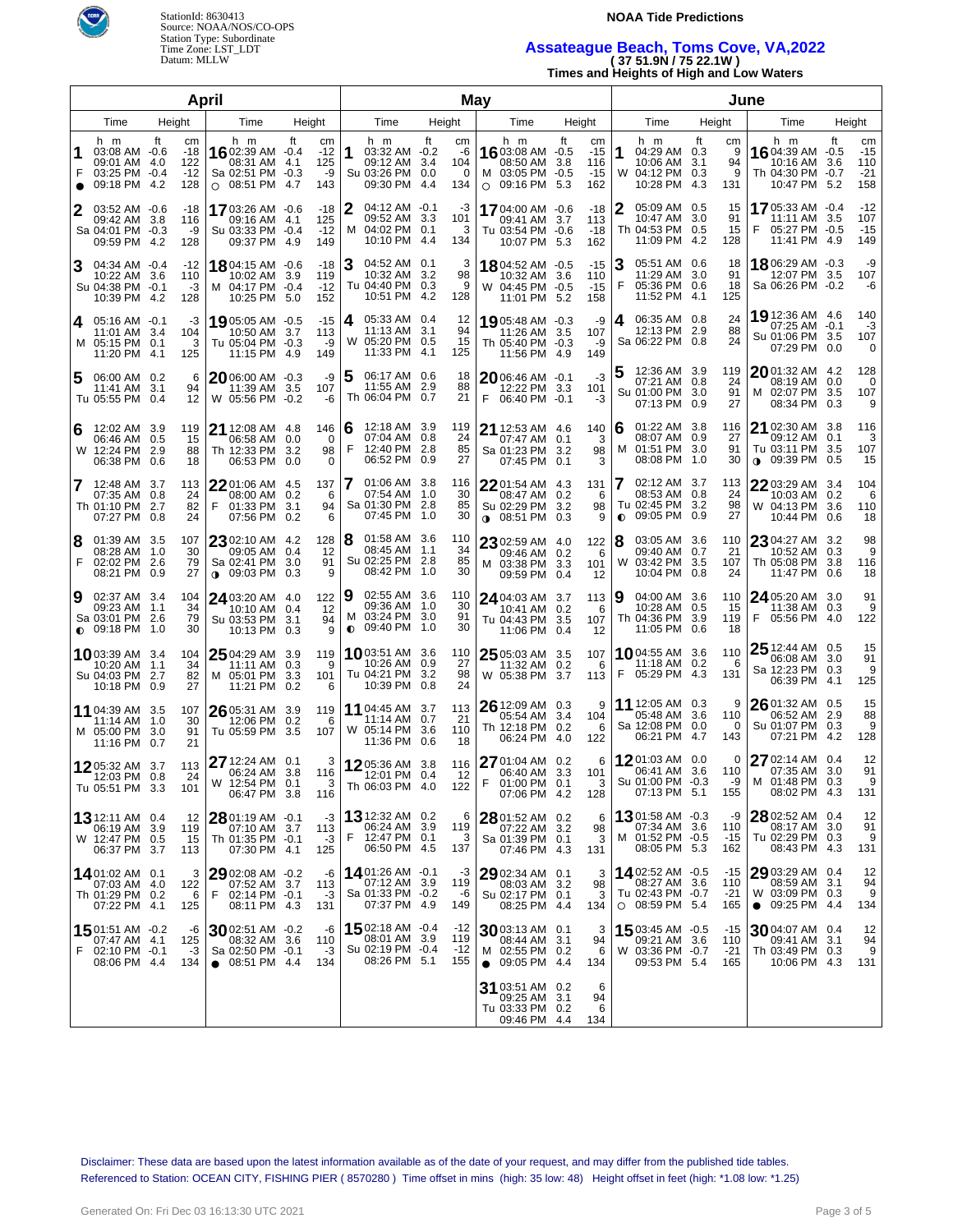

StationId: 8630413 **NOAA Tide Predictions**  Source: NOAA/NOS/CO-OPS Station Type: Subordinate

# Time Zone: LST\_LDT **Assateague Beach, Toms Cove, VA,2022**  Datum: MLLW **( 37 51.9N / 75 22.1W )**

**Times and Heights of High and Low Waters** 

|                |                                                                                    |                          | July                        |                                                                           | <b>August</b>     |                                    |                     |                                                                              |                   |                              |           |                                                                                |                   | <b>September</b>       |           |                                                                               |             |                           |           |                                                                        |                   |                              |  |      |  |        |
|----------------|------------------------------------------------------------------------------------|--------------------------|-----------------------------|---------------------------------------------------------------------------|-------------------|------------------------------------|---------------------|------------------------------------------------------------------------------|-------------------|------------------------------|-----------|--------------------------------------------------------------------------------|-------------------|------------------------|-----------|-------------------------------------------------------------------------------|-------------|---------------------------|-----------|------------------------------------------------------------------------|-------------------|------------------------------|--|------|--|--------|
| Time<br>Height |                                                                                    |                          |                             | Time                                                                      | Height            |                                    |                     |                                                                              |                   |                              |           | Time                                                                           |                   | Height                 |           | Time                                                                          |             | Height                    |           | Time                                                                   |                   | Height                       |  | Time |  | Height |
| 1<br>F         | h m<br>04:45 AM 0.5<br>10:23 AM<br>04:29 PM<br>10:46 PM                            | ft<br>3.1<br>0.4<br>-4.3 | cm<br>15<br>94<br>12<br>131 | h m<br>16 05:12 AM -0.4<br>10:53 AM<br>Sa 05:12 PM -0.6<br>11:22 PM       | ft<br>3.8<br>-4.8 | cm<br>$-12$<br>116<br>$-18$<br>146 | 1<br>м              | h m<br>05:30 AM 0.5<br>11:18 AM<br>05:33 PM 0.5<br>11:37 PM                  | ft<br>3.6<br>-4.2 | cm<br>15<br>110<br>15<br>128 |           | h m<br>16 06:15 AM -0.1<br>12:10 PM 4.1<br>Tu 06:43 PM 0.2                     | ft                | cm<br>-3<br>125<br>6   | 1         | h m<br>06:14 AM 0.5<br>12:17 PM<br>Th 06:54 PM 0.7                            | ft<br>-4.4  | cm<br>15<br>134<br>21     | F         | h m<br><b>16</b> 12:41 AM 3.3<br>07:03 AM<br>01:11 PM<br>08:02 PM 1.1  | ft<br>0.8<br>-4.1 | cm<br>101<br>24<br>125<br>34 |  |      |  |        |
| 2              | 05:24 AM 0.6<br>11:04 AM<br>Sa 05:12 PM 0.5<br>11:26 PM 4.2                        | 3.1                      | 18<br>94<br>15<br>128       | 1706:03 AM -0.3<br>11:47 AM 3.8<br>Su 06:09 PM -0.3                       |                   | -9<br>116<br>-9                    | 2                   | 06:08 AM 0.5<br>12:00 PM<br>Tu 06:21 PM 0.6                                  | 3.7               | 15<br>113<br>18              |           | 17 12:29 AM 3.8<br>07:01 AM 0.2<br>W 12:59 PM 4.0<br>07:39 PM                  | 0.5               | 116<br>6<br>122<br>15  | 2<br>F    | 12:34 AM 3.7<br>07:01 AM 0.5<br>01:08 PM 4.4<br>07:53 PM                      | 0.8         | 113<br>15<br>134<br>24    |           | 1701:30 AM 3.0<br>07:52 AM<br>Sa 02:05 PM 3.9<br><b>↑ 09:00 PM</b>     | 1.0<br>- 1.3      | 91<br>30<br>119<br>40        |  |      |  |        |
| 3              | 06:04 AM 0.6<br>11:46 AM 3.2<br>Su 05:56 PM 0.6                                    |                          | 18<br>98<br>18              | <b>18</b> 12:12 AM 4.4<br>06:53 AM -0.2<br>M 12:41 PM 3.8<br>07:08 PM 0.0 |                   | 134<br>-6<br>116<br>0              | 3<br>W              | 12:17 AM 4.0<br>06:49 AM 0.5<br>12:45 PM 3.9<br>07:14 PM                     | 0.7               | 122<br>15<br>119<br>21       |           | 1801:17 AM 3.4<br>07:48 AM<br>Th 01:52 PM<br>08:38 PM                          | 0.5<br>3.9<br>0.9 | 104<br>15<br>119<br>27 | $\bullet$ | 01:26 AM 3.4<br>07:54 AM 0.6<br>Sa 02:07 PM 4.4<br>08:56 PM                   | 0.9         | 104<br>18<br>134<br>27    |           | 1802:26 AM 2.9<br>08:47 AM 1.2<br>Su 03:06 PM<br>10:01 PM 1.4          | -3.8              | 88<br>37<br>116<br>43        |  |      |  |        |
| 4<br>м         | 12:06 AM 4.1<br>06:45 AM 0.6<br>12:30 PM<br>06:45 PM                               | 3.3<br>0.7               | 125<br>18<br>101<br>21      | 19 01:02 AM 4.0<br>07:43 AM<br>Tu 01:36 PM<br>08:09 PM                    | 0.0<br>3.7<br>0.4 | 122<br>0<br>113<br>12              | 4                   | 01:00 AM 3.7<br>07:34 AM 0.5<br>Th 01:35 PM 4.0<br>08:11 PM 0.8              |                   | 113<br>15<br>122<br>24       |           | 1902:08 AM 3.1<br>08:36 AM 0.7<br>02:49 PM<br><b>⊕</b> 09:39 PM                | 3.8<br>1.1        | 94<br>21<br>116<br>34  | 4         | 02:27 AM 3.2<br>08:53 AM 0.6<br>Su 03:13 PM<br>10:03 PM 0.9                   | - 4.5       | 98<br>18<br>137<br>27     |           | 1903:28 AM 2.8<br>09:44 AM 1.2<br>M 04:11 PM<br>11:02 PM 1.5           | 3.8               | 85<br>37<br>116<br>46        |  |      |  |        |
| 5              | 12:48 AM 3.9<br>07:28 AM<br>Tu 01:17 PM<br>07:38 PM                                | 0.6<br>3.4<br>0.8        | 119<br>18<br>104<br>24      | 2001:54 AM 3.6<br>08:32 AM<br>W 02:34 PM<br>$0.09:11 \text{ PM}$          | 0.2<br>3.7<br>0.6 | 110<br>6<br>113<br>18              | 5<br>F<br>$\bullet$ | 01:51 AM 3.5<br>08:22 AM 0.5<br>02:31 PM 4.1<br>09:12 PM 0.8                 |                   | 107<br>-15<br>125<br>24      |           | $20$ 03:06 AM 2.9<br>09:28 AM 0.9<br>Sa 03:50 PM 3.8<br>10:42 PM 1.2           |                   | 88<br>27<br>116<br>37  | 5<br>м    | 03:35 AM 3.2<br>09:57 AM 0.5<br>04:22 PM<br>11:10 PM 0.8                      | -4.6        | 98<br>15<br>140<br>24     |           | $2004:31$ AM 2.9<br>10:42 AM<br>Tu 05:09 PM<br>11:55 PM                | 1.2<br>3.9<br>1.4 | 88<br>37<br>119<br>43        |  |      |  |        |
| 6<br>w         | 01:33 AM 3.7<br>08:12 AM<br>02:08 PM<br>08:35 PM                                   | 0.6<br>3.6<br>0.8        | 113<br>18<br>110<br>24      | 21 02:49 AM 3.2<br>09:21 AM 0.4<br>Th 03:33 PM 3.7<br>10:15 PM 0.8        |                   | 98<br>12<br>113<br>24              | 6                   | 02:48 AM 3.3<br>09:16 AM 0.4<br>Sa 03:33 PM 4.3<br>10:17 PM 0.8              |                   | 101<br>12<br>131<br>24       |           | 21 04:06 AM 2.8<br>10:21 AM 1.0<br>Su 04:50 PM 3.8<br>11:44 PM 1.2             |                   | 85<br>30<br>116<br>37  | 6         | 04:44 AM 3.2<br>11:03 AM<br>Tu 05:27 PM                                       | 0.3<br>-4.7 | 98<br>9<br>143            |           | 21 05:26 AM 3.1<br>11:38 AM 1.0<br>W 05:59 PM 4.1                      |                   | 94<br>30<br>125              |  |      |  |        |
| 7              | 02:24 AM 3.6<br>08:59 AM<br>Th 03:04 PM<br>$\bullet$ 09:35 PM                      | 0.5<br>3.8<br>0.8        | 110<br>15<br>116<br>24      | 22 03:47 AM 2.9<br>10:09 AM 0.5<br>F<br>04:31 PM<br>11:18 PM 0.9          | -3.8              | 88<br>15<br>116<br>27              | 7                   | 03:52 AM 3.2<br>10:14 AM 0.3<br>Su 04:37 PM 4.5<br>11:23 PM 0.6              |                   | 98<br>9<br>137<br>18         |           | 2205:05 AM 2.8<br>11:16 AM 0.9<br>M 05:44 PM 3.9                               |                   | 85<br>27<br>119        |           | 12:14 AM 0.6<br>05:48 AM 3.5<br>W 12:08 PM 0.0<br>06:27 PM 4.9                |             | 18<br>107<br>0<br>149     |           | $22$ 12:39 AM 1.2<br>06:13 AM 3.4<br>Th 12:29 PM 0.8<br>06:42 PM       | 4.3               | 37<br>104<br>24<br>131       |  |      |  |        |
| 8<br>F         | 03:20 AM 3.4<br>09:48 AM 0.3<br>04:02 PM 4.1<br>10:38 PM 0.6                       |                          | 104<br>9<br>125<br>18       | 23 04:44 AM 2.8<br>10:59 AM<br>Sa 05:24 PM                                | 0.6<br>3.9        | 85<br>18<br>119                    | 8<br>M              | 04:57 AM 3.2<br>$11:16$ AM 0.1<br>05:40 PM 4.8                               |                   | 98<br>3<br>146               |           | $23$ 12:37 AM $\,$ 1.2 $\,$<br>05:56 AM 2.9<br>Tu 12:09 PM 0.8<br>06:32 PM 4.1 |                   | 37<br>88<br>24<br>125  | 8         | 01:11 AM 0.3<br>06:46 AM 3.7<br>Th 01:09 PM -0.2<br>07:21 PM 5.0              |             | 9<br>113<br>-6<br>152     | F         | $2301:18$ AM $1.0$<br>06:57 AM 3.7<br>01:16 PM<br>07:23 PM             | 0.6<br>4.4        | 30<br>113<br>18<br>134       |  |      |  |        |
| 9              | 04:19 AM 3.4<br>10:41 AM 0.2<br>Sa 05:00 PM 4.5<br>11:41 PM 0.4                    |                          | 104<br>6<br>137<br>12       | 24 12:18 AM 0.9<br>05:36 AM 2.8<br>Su 11:49 AM 0.6<br>06:12 PM 4.0        |                   | 27<br>85<br>18<br>122              | 9                   | 12:27 AM 0.4<br>05:59 AM 3.3<br>Tu 12:18 PM -0.2<br>06:39 PM 5.0             |                   | 12<br>101<br>-6<br>152       |           | 24 01:20 AM 1.0<br>06:43 AM 3.1<br>W 12:58 PM<br>07:15 PM                      | 0.6<br>-4.3       | 30<br>94<br>18<br>131  | 9<br>F    | 02:02 AM 0.0<br>07:40 AM 4.0<br>02:05 PM -0.4<br>08:11 PM 5.0                 |             | 0<br>122<br>$-12$<br>152  |           | $24$ 01:54 AM $\,$ 0.7 $\,$<br>07:38 AM 4.0<br>Sa 01:59 PM<br>08:02 PM | 0.4<br>- 4.5      | 21<br>122<br>12<br>137       |  |      |  |        |
|                | 1005:18 AM 3.3<br>11:37 AM<br>Su 05:57 PM 4.8                                      | $-0.1$                   | 101<br>$-3$<br>146          | 25 01:08 AM 0.8<br>06:24 AM<br>M 12:37 PM 0.5<br>06:57 PM                 | 2.9<br>4.1        | 24<br>88<br>15<br>125              |                     | <b>10</b> 01:27 AM 0.1<br>06:57 AM 3.5<br>W 01:18 PM -0.4<br>07:35 PM 5.2    |                   | 3<br>107<br>$-12$<br>158     |           | $2501:58$ AM 0.9<br>07:26 AM<br>Th 01:43 PM<br>07:56 PM 4.4                    | 3.3<br>0.5        | 27<br>101<br>15<br>134 | $\circ$   | <b>10</b> 02:48 AM $-0.2$<br>08:30 AM 4.3<br>Sa 02:57 PM -0.5<br>08:59 PM 4.9 |             | -6<br>131<br>$-15$<br>149 | $\bullet$ | $2502:29$ AM 0.5<br>08:19 AM 4.2<br>Su 02:42 PM<br>08:41 PM 4.5        | 0.2               | 15<br>128<br>6<br>137        |  |      |  |        |
|                | 11 12:43 AM 0.2<br>06:16 AM<br>M 12:35 PM -0.3<br>06:53 PM 5.1                     | 3.4                      | 6<br>104<br>-9<br>155       | 26 01:51 AM 0.8<br>07:09 AM<br>Tu 01:23 PM 0.4<br>07:40 PM                | 3.0<br>4.2        | 24<br>91<br>12<br>128              |                     | 11 02:21 AM -0.1<br>07:53 AM 3.7<br>Th 02:15 PM -0.7<br>08:29 PM 5.2         |                   | -3<br>113<br>$-21$<br>158    | F         | $2602:33$ AM 0.7<br>08:08 AM 3.6<br>02:25 PM 0.3<br>08:35 PM 4.5               |                   | 21<br>110<br>9<br>137  |           | 11 03:31 AM -0.3<br>09:19 AM 4.5<br>Su 03:47 PM -0.5<br>09:45 PM 4.6          |             | -9<br>137<br>-15<br>140   |           | 26 03:05 AM 0.3<br>08:59 AM<br>M 03:24 PM<br>09:20 PM 4.5              | -4.5<br>0.2       | 9<br>137<br>6<br>137         |  |      |  |        |
|                | <b>12</b> 01:42 AM $-0.1$<br>07:13 AM 3.5<br>Tu 01:32 PM -0.6<br>07:49 PM 5.3      |                          | -3<br>107<br>-18<br>162     | 27 02:29 AM 0.7<br>07:52 AM 3.1<br>W 02:06 PM 0.3<br>08:22 PM 4.3         |                   | 21<br>94<br>9<br>131               | F                   | <b>12</b> 03:11 AM -0.3<br>08:48 AM 3.9<br>03:09 PM -0.8<br>$O$ 09:21 PM 5.2 |                   | -9<br>119<br>-24<br>158      | $\bullet$ | 27 03:07 AM 0.6<br>08:48 AM 3.8<br>Sa 03:05 PM 0.3<br>09:13 PM 4.6             |                   | 18<br>116<br>9<br>140  |           | 1204:12 AM -0.2<br>10:06 AM 4.6<br>M 04:35 PM -0.3<br>10:29 PM 4.3            |             | -6<br>140<br>-9<br>131    |           | 27 03:41 AM 0.2<br>09:40 AM 4.7<br>Tu 04:08 PM 0.2<br>10:00 PM 4.3     |                   | 6<br>143<br>6<br>131         |  |      |  |        |
|                | <b>13</b> 02:37 AM -0.3<br>08:09 AM 3.6<br>W 02:27 PM -0.7<br>$\circ$ 08:44 PM 5.4 |                          | -9<br>110<br>$-21$<br>165   | 28 03:05 AM 0.6<br>08:34 AM<br>Th 02:47 PM 0.3<br>$\bullet$ 09:03 PM 4.4  | 3.2               | 18<br>98<br>9<br>134               |                     | 1303:58 AM -0.4<br>09:40 AM 4.1<br>Sa 04:02 PM -0.7<br>10:10 PM 5.0          |                   | $-12$<br>125<br>$-21$<br>152 |           | 28 03:42 AM 0.4<br>09:29 AM 3.9<br>Su 03:46 PM 0.2<br>09:51 PM 4.5             |                   | 12<br>119<br>6<br>137  |           | 1304:53 AM -0.1<br>10:51 AM 4.6<br>Tu 05:24 PM 0.0<br>11:12 PM 4.0            |             | -3<br>140<br>0<br>122     |           | 28 04:19 AM 0.2<br>10:22 AM 4.8<br>W 04:54 PM 0.2<br>10:42 PM 4.1      |                   | 6<br>146<br>6<br>125         |  |      |  |        |
|                | 14 03:30 AM -0.4<br>09:04 AM 3.7<br>Th 03:22 PM -0.8<br>09:38 PM 5.3               |                          | -12<br>113<br>-24<br>162    | 29 03:40 AM 0.5<br>09:16 AM<br>F.<br>03:27 PM 0.2<br>09:42 PM 4.5         | 3.3               | 15<br>101<br>6<br>137              |                     | 14 04:44 AM -0.4<br>10:31 AM 4.2<br>Su 04:55 PM -0.5<br>10:57 PM 4.6         |                   | $-12$<br>128<br>$-15$<br>140 |           | 29 04:17 AM 0.4<br>10:09 AM 4.1<br>M 04:28 PM 0.3<br>10:29 PM 4.4              |                   | 12<br>125<br>9<br>134  |           | 1405:34 AM 0.2<br>11:36 AM 4.5<br>W 06:14 PM 0.4<br>11:55 PM 3.6              |             | 6<br>137<br>12<br>110     |           | 29 05:00 AM 0.3<br>11:07 AM 4.9<br>Th 05:44 PM 0.4<br>11:27 PM 3.9     |                   | 9<br>149<br>12<br>119        |  |      |  |        |
| F              | 1504:21 AM -0.5<br>09:59 AM 3.7<br>04:16 PM -0.8<br>10:31 PM 5.1                   |                          | -15<br>113<br>-24<br>155    | 3004:16 AM 0.5<br>09:57 AM<br>Sa 04:08 PM 0.3<br>10:21 PM 4.4             | 3.4               | 15<br>104<br>9<br>134              |                     | 1505:30 AM -0.3<br>11:21 AM 4.2<br>M 05:48 PM -0.2<br>11:43 PM 4.3           |                   | -9<br>128<br>-6<br>131       |           | 3004:53 AM 0.4<br>10:49 AM 4.2<br>Tu 05:12 PM 0.4<br>11:08 PM 4.2              |                   | 12<br>128<br>12<br>128 |           | 1506:17 AM 0.5<br>12:22 PM 4.3<br>Th 07:07 PM 0.7                             |             | 15<br>131<br>21           |           | $30$ 05:45 AM 0.4<br>11:55 AM 4.8<br>F 06:39 PM 0.6                    |                   | 12<br>146<br>18              |  |      |  |        |
|                |                                                                                    |                          |                             | 31 04:52 AM 0.5<br>10:37 AM<br>Su 04:49 PM 0.4<br>10:58 PM 4.3            | 3.5               | 15<br>107<br>12<br>131             |                     |                                                                              |                   |                              |           | 31 05:32 AM 0.4<br>11:31 AM 4.3<br>W 06:01 PM 0.5<br>11:49 PM 4.0              |                   | 12<br>131<br>15<br>122 |           |                                                                               |             |                           |           |                                                                        |                   |                              |  |      |  |        |